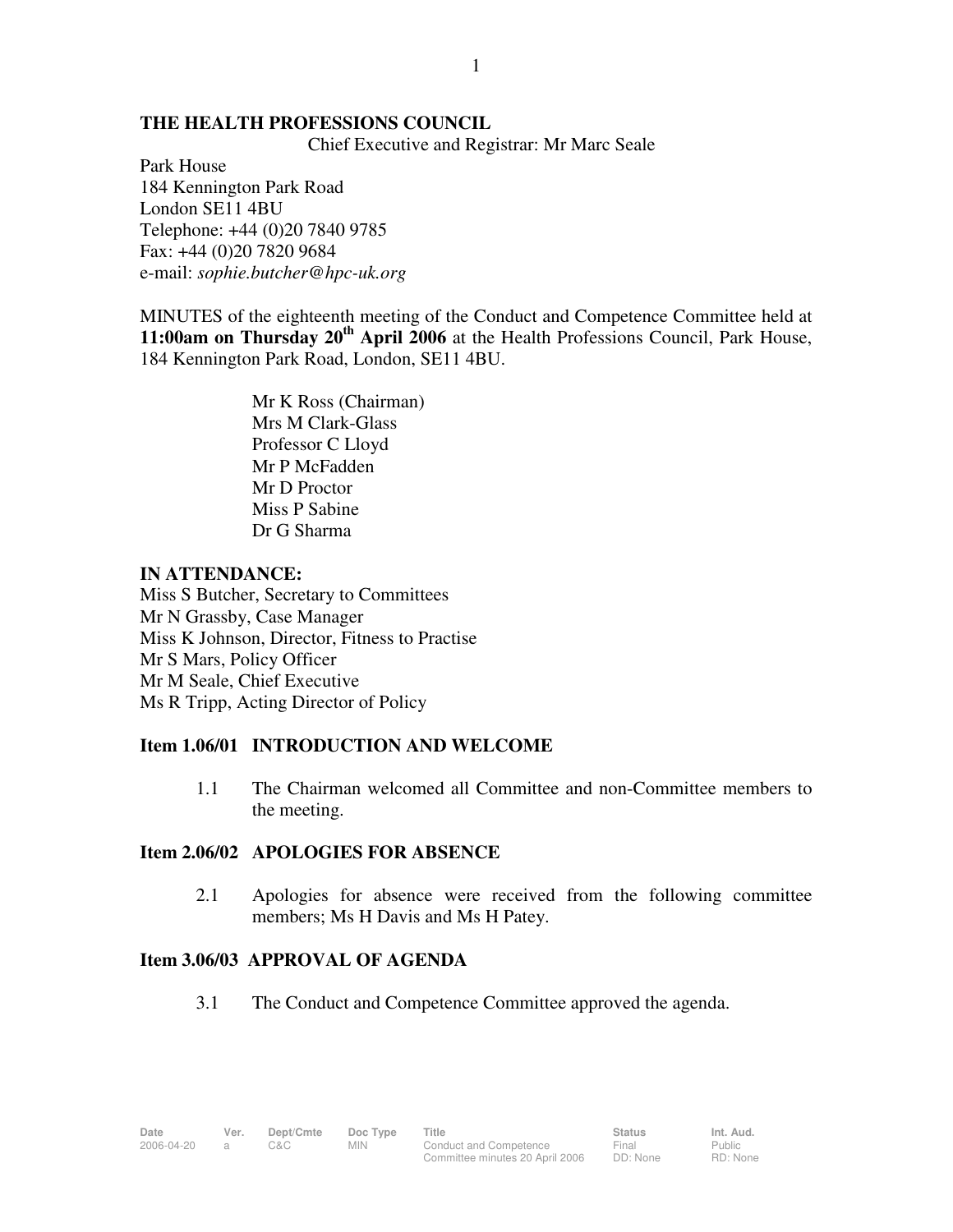# **Item 4.06/04MINUTES OF THE CONDUCT AND COMPETENCE COMMITTEE COMMITTEE MEETING HELD ON WEDNESDAY 25 JANUARY 2006**

4.1 It was agreed that the minutes of the seventeenth meeting of the Conduct and Competence Committee be confirmed as a true record and signed by the Chairman, subject to an amendment to 8.4 to include the fact that other health regulators were looking to establish home country representation in Northern Ireland, Scotland, England and Wales.

# **Item 5.06/05 MATTERS ARISING**

- 5.1 Item 6.3 Matters Arising Equality and Diversity Strategy The Committee noted that the Council had made some amendments to the Equality and Diversity strategy at their meeting in March. A revised paper would go back to Council for their review in May. A draft timetable for the implementation of the scheme would also be prepared by the Executive and included with the above paper.
- 5.2 Item 7.7 Matters Arising Operating Department Practitioners The Committee noted that the summary of anecdotal evidence of types of cases heard for operating department practitioners had already been incorporated into the ftp annual report.
- 5.3 Item 8.7 Matters Arising Strategic Intent The Committee noted that a mission statement had now been included in the strategic intent.
- 5.4 Item 9.5. and 9.7 Matters Arising Panel members and Panel Chairmen Appraisal Review System The Committee noted that the Partners Manager had sought legal advice on various aspects of the appraisal form and had made the appropriate amendments.

# **Item 6.06/06 CHAIRMAN'S REPORT**

- 6.1 The Committee noted that the ftp Chairmen and Deputy Chairmen had met on the  $3<sup>rd</sup>$  March 2006 to discuss the structure of the ftp annual report. The implications of the equality and diversity scheme were discussed and the forthcoming work to be undertaken on the review of the Standards of Conduct, Performance and Ethics.
- 6.2 The Committee noted that the annual report would contain a section on each of the ftp committee's work. The Secretary to the Committee had circulated this report to all members for their comment and should contact

| Date       | Ver. | Dept/Cmte | Doc Type | Title                           | <b>Status</b> | Int. Aud. |  |
|------------|------|-----------|----------|---------------------------------|---------------|-----------|--|
| 2006-04-20 |      | C&C-      | MIN.     | Conduct and Competence          | Final         | Public    |  |
|            |      |           |          | Committee minutes 20 April 2006 | DD: None      | RD: None  |  |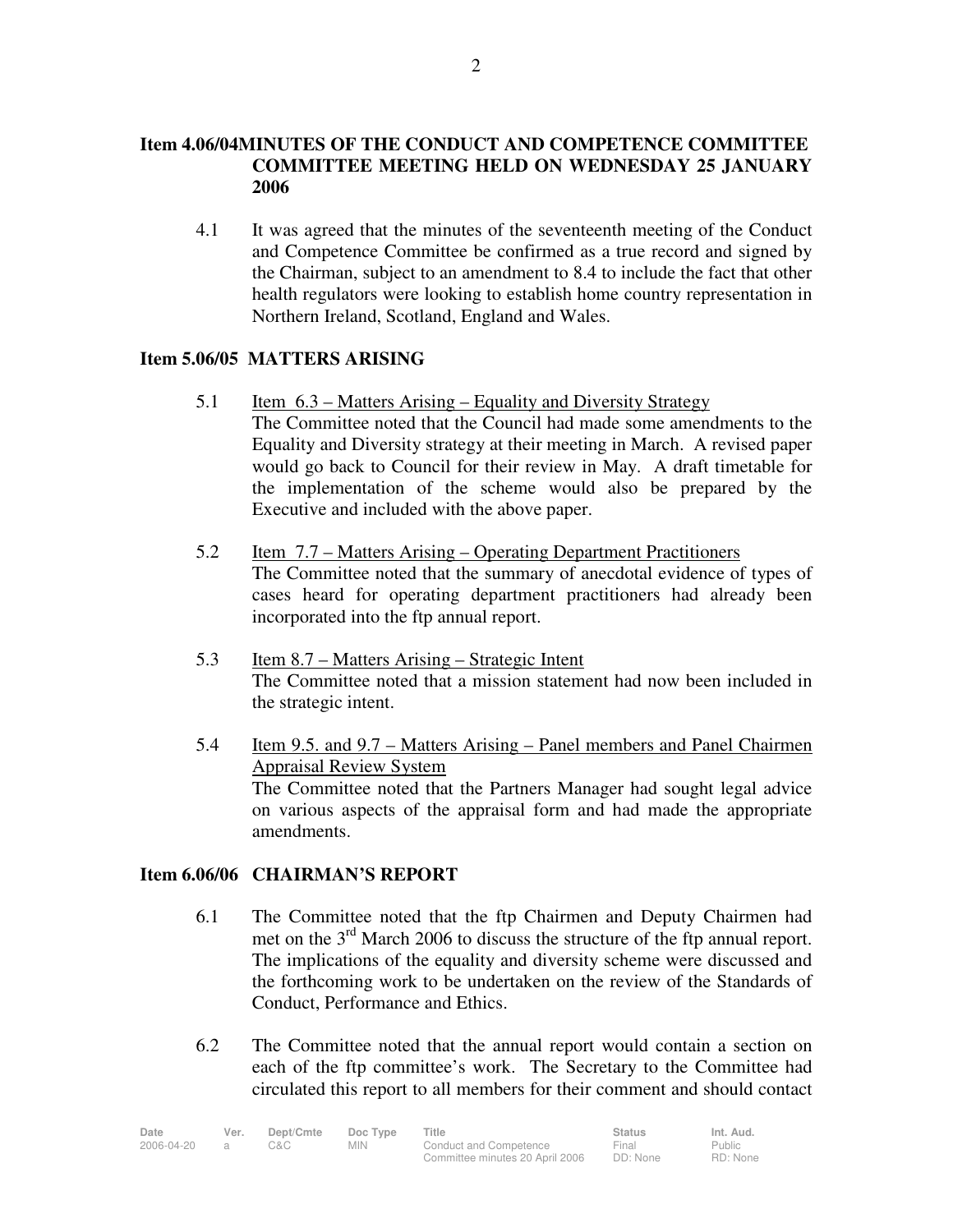her directly if any changes or amendments were required. The Committee agreed that further emphasis was required on the increasing ftp costs due to an expanding caseload.

#### **Action: SB**

## **Item 7.06/07 DIRECTOR OF FITNESS TO PRACTISE REPORT**

- 7.1 The Conduct and Competence Committee received the Director of Fitness to Practise report.
- 7.2 The Committee noted that two allegations had not been well founded. The details of which would be provided at the Committee's next meeting in September.

#### **Action: KJ**

7.3 The Committee noted that the case to answer rate had increased and was pleased to note that the ftp database was now in place. This would assist in the effective tracking and identification of such trends. The Committee agreed that it would be useful if the Director of Fitness to Practise gave a demonstration of the database's capabilities and uses at their next meeting in September.

# **Action: KJ**

- 7.4 Training had been given to the ftp team by the NHS Counter Fraud Services. Additionally, a Panel Chairmen and Legal Assessor review day had been held providing updates on case law and decision making.
- 7.5 The Committee noted that three High Court cases were currently outstanding. One case had been listed for three days in the High Court. The expense of this case would need to be reviewed by the Council. A Council for Healthcare Regulatory Excellence (CHRE) case had been referred back to a Conduct and Competence panel for re-determination of sanction. The department had received notification of an additional case which had been referred by the CHRE. A report on the number of cases referred by CHRE across all of the healthcare regulators was anticipated to be provided by CHRE in due course.
- 7.6 The Committee noted that a number of appointments had been made to the ftp team which now consisted of a total of 11 employees.
- 7.7 The Committee noted that two cases had not been well founded. The cases highlighted a number of issues regarding particularisation of allegations.

| Date       | Ver. | Dept/Cmte | Doc Type | Title                           | <b>Status</b> | Int. Aud. |
|------------|------|-----------|----------|---------------------------------|---------------|-----------|
| 2006-04-20 |      | C&C       | MIN.     | Conduct and Competence          | Final         | Public    |
|            |      |           |          | Committee minutes 20 April 2006 | DD: None      | RD: None  |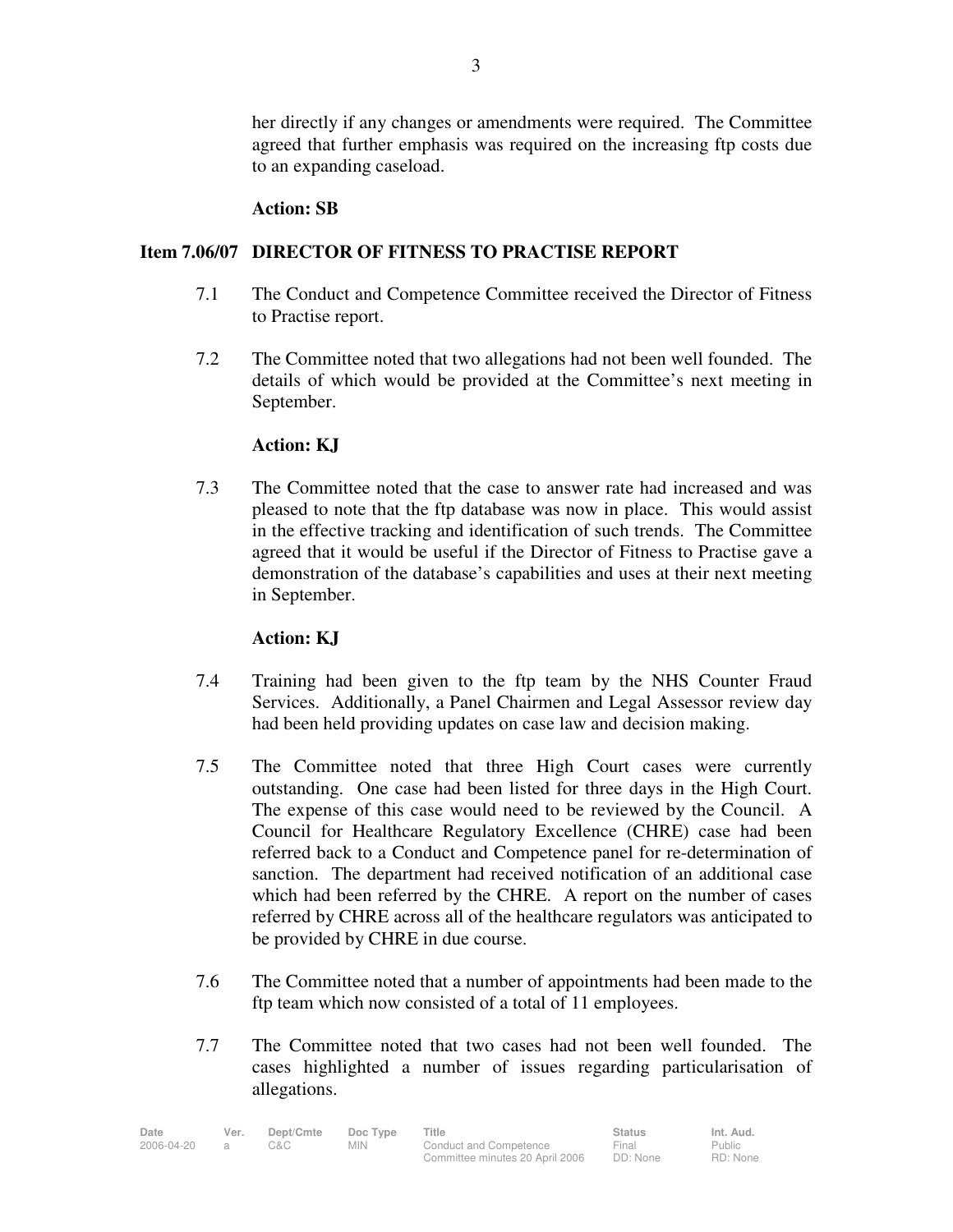- 7.8 The Committee noted that the number of allegations received for physiotherapists had significantly increased. The Committee noted that most allegations were made directly by employers
- 7.9 The Director of Fitness to Practise updated the Committee on a new legislative framework which had arisen from the Bichard Inquiry. The Bill was still being formalised but its aim was to set up a new body; the 'Independent Barring Board'. Part of the Bills aim was to integrate the coverage of the existing barred lists in England and Wales. The committee noted the potential implications for HPC.

## **Item8.06/08 FITNESS TO PRACTICE ANNUAL REPORT 2006**

- 8.1 The Conduct and Competence Committee received a paper from the Director of Fitness to Practise for discussion/approval.
- 8.2 The Committee noted that the HPC was obliged to produce an annual report once every calendar year. The Health and Investigating Committee had already reviewed the ftp annual report at their recent meetings. The document had been reviewed by members of the Executive and Council's Lawyers. The Committee were asked to submit any typographical errors identified via e-mail to the Director of Fitness to Practise by the deadline of  $27<sup>th</sup>$  April 2006.

#### **Action: All committee members**

- 8.3 The Committee reviewed the changes which had been recommended by the other ftp committees.
- 8.4 The Committee noted that radiographers had been omitted from the list on p20 and needed to be included again. The abbreviation for the profession podiatrist had also been omitted on p4. On p5 the Committee agreed that the types of complaints should be listed first and then who could complain after. P7 – The word panel had been used a lot and was not clear whether it was a health, investigating or conduct and competence panel. The definition of a panel would be included with clarification as to which panel the text was referring to. The Committee discussed the repeated reference to alcohol offences as committed by registrants.
- 8.5 The Committee approved the ftp annual report subject to Council's approval.

Public RD: None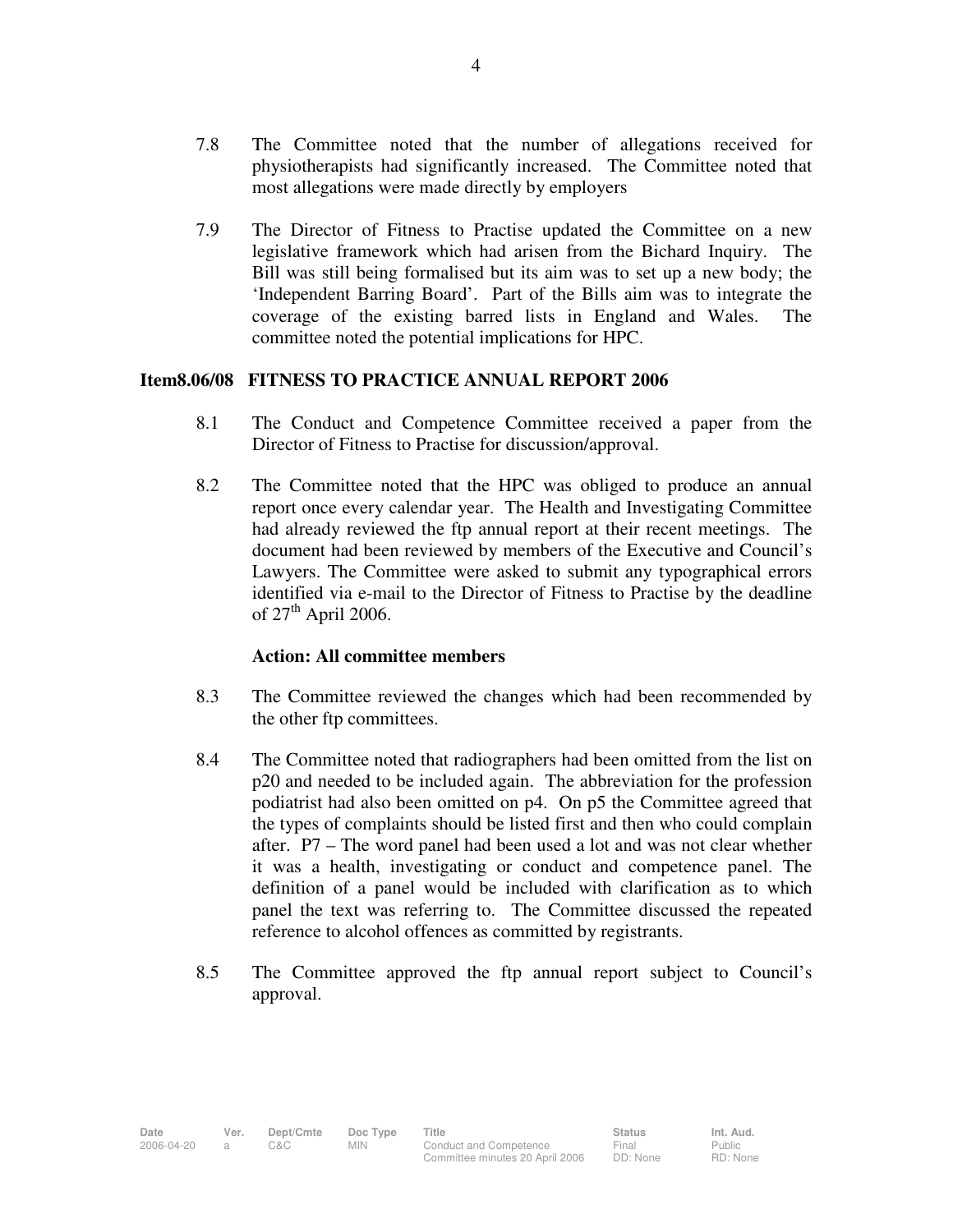#### **Item9.06/09 ARTICLE 30 OF THE HEALTH PROFESSIONS ORDER 2001**

- 9.1 The Conduct and Competence Committee received a paper from the Director of Fitness to Practise to note.
- 9.2 The Committee noted that legal advice had been sought about when a striking off order could be made when a suspension order, which was imposed in respect of a competence or health allegations was reviewed under Article 30 of the Health Professions Order 2001.
- 9.3 The Committee noted the paper for their information.

# **Item 10.06/10 SUPPLEMENTARY GUIDANCE TO THE STANDARDS OF CONDUCT, PERFORMANCE AND ETHICS**

- 10.1 The Conduct and Competence Committee received a paper from the Director of Policy for discussion/approval. She was presenting the paper in the absence of Mr Guthrie, Policy Officer who was at that time attending a conference.
- 10.2 The Committee noted that it was to consider the desirability of producing guidance to the standards of conduct, performance and ethics (SCPE). HPC had received queries regarding SCPE which indicated the need for specific guidance to be issued on a small number of discrete areas; confidentiality, consent, record keeping and drugs administration. The policy department had enough money within its budget to publish guidance in one of these areas in this financial year. The rest of them could be slowly integrated over time.
- 10.3 The Committee discussed the fact that there was a high incidence of poor record keeping in the cases which ftp dealt with and that further preliminary work could perhaps be undertaken here. The Committee was in agreement that further assessment of the most relevant issue for ftp was required listing the priority and rationale for each. The guidance notes issued by other regulators would also be reviewed for identification of themes. This would be reviewed at the Committee's next meeting in September. Feedback could also be obtained via the HPC newsletter and extranet.

## **Action: MG/SB**

# **Item 11.06/11 THE WORKPLAN FOR THE STANDARDS OF CONDUCT, PERFORMANCE AND ETHICS (SCPE)**

11.1 The Committee received a paper from the Director of Policy for discussion/approval.

| Date       | Ver. | Dept/Cmte | Doc Type | Title                           | <b>Status</b> | Int. Aud. |
|------------|------|-----------|----------|---------------------------------|---------------|-----------|
| 2006-04-20 |      | 3&C       | MIN.     | Conduct and Competence          | Final         | Public    |
|            |      |           |          | Committee minutes 20 April 2006 | DD: None      | RD: None  |